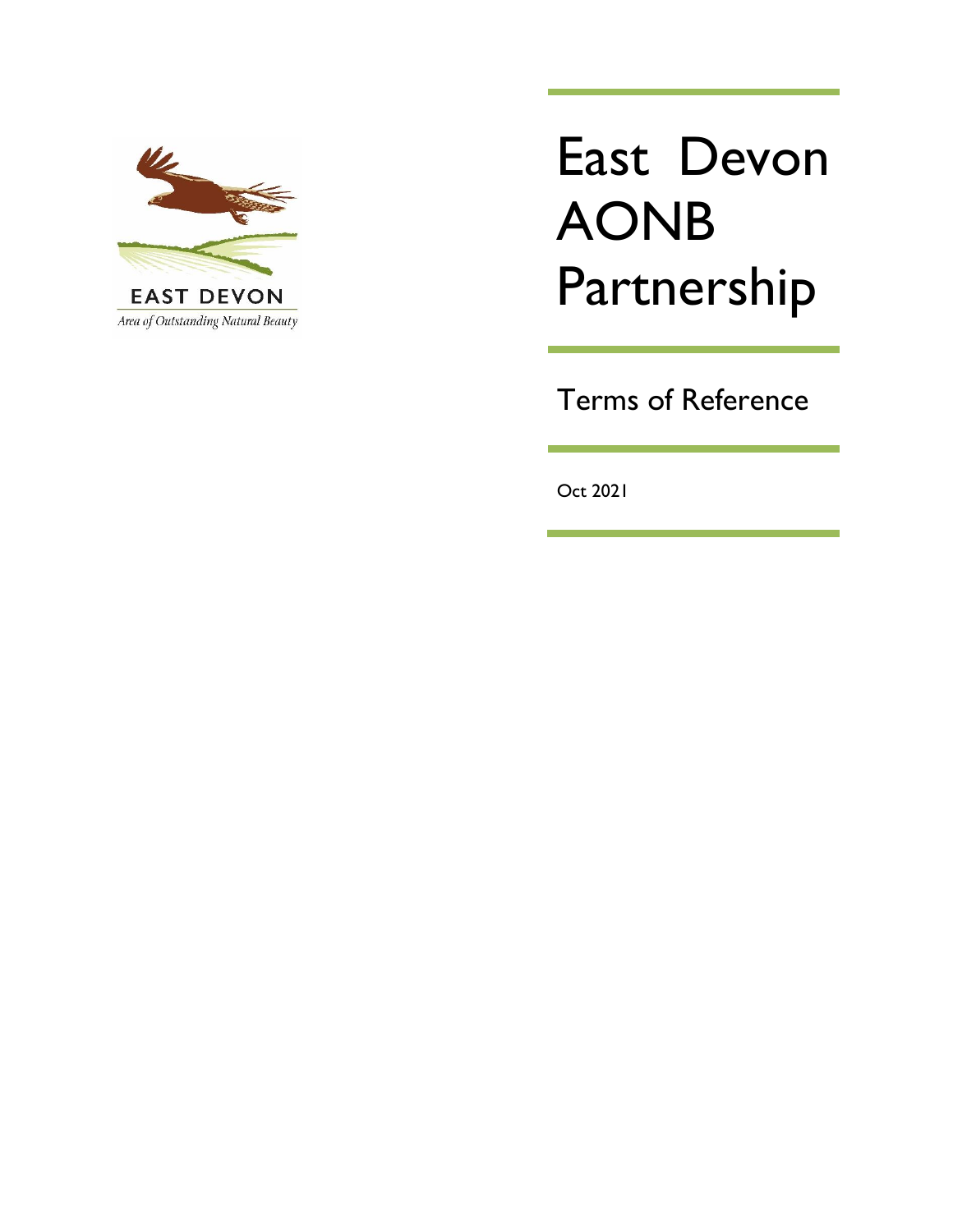# TERMS OF REFERENCE FOR EAST DEVON AONB PARTNERSHIP

# INTRODUCTION

These Terms of Reference detail the management structures and operation of the East Devon AONB Partnership. They form an Appendix to the Memorandum of Agreement (MOA) between DEFRA and the funding partners for the East Devon AONB Partnership and as such are an integral part of the MOA.

# PURPOSE OF DESIGNATION

The primary purpose of AONB designation is *to conserve and enhance natural beauty.*

*In pursuing the primary purpose:*

- *Account should be taken of the needs of agriculture, forestry and other rural industries and of the economic and social needs of local communities.*
- *Particular regard should be paid to promoting sustainable forms of social and economic development that in themselves conserve and enhance the environment.*
- *Recreation is not an objective of designation, but the demand for recreation should be met so far as this is consistent with the conservation of natural beauty and the needs of agriculture, forestry and other uses.*

The 1949 Act defined 'natural beauty', but a wider definition is now understood and used: 'Natural Beauty' is not just the look of the landscape, but includes landform and geology, plants and animals, landscape features and the rich history of human settlements over the centuries.'

AONBs are of equal status to National Parks in terms of scenic beauty and landscape protection, and are designated under the same legislation, National Parks and Access to the Countryside Act 1949.

The Countryside and Rights of Way (CRoW) Act 2000 strengthened the earlier legislation regarding the designation and purpose of Areas of Outstanding Beauty. It also added some important new provisions: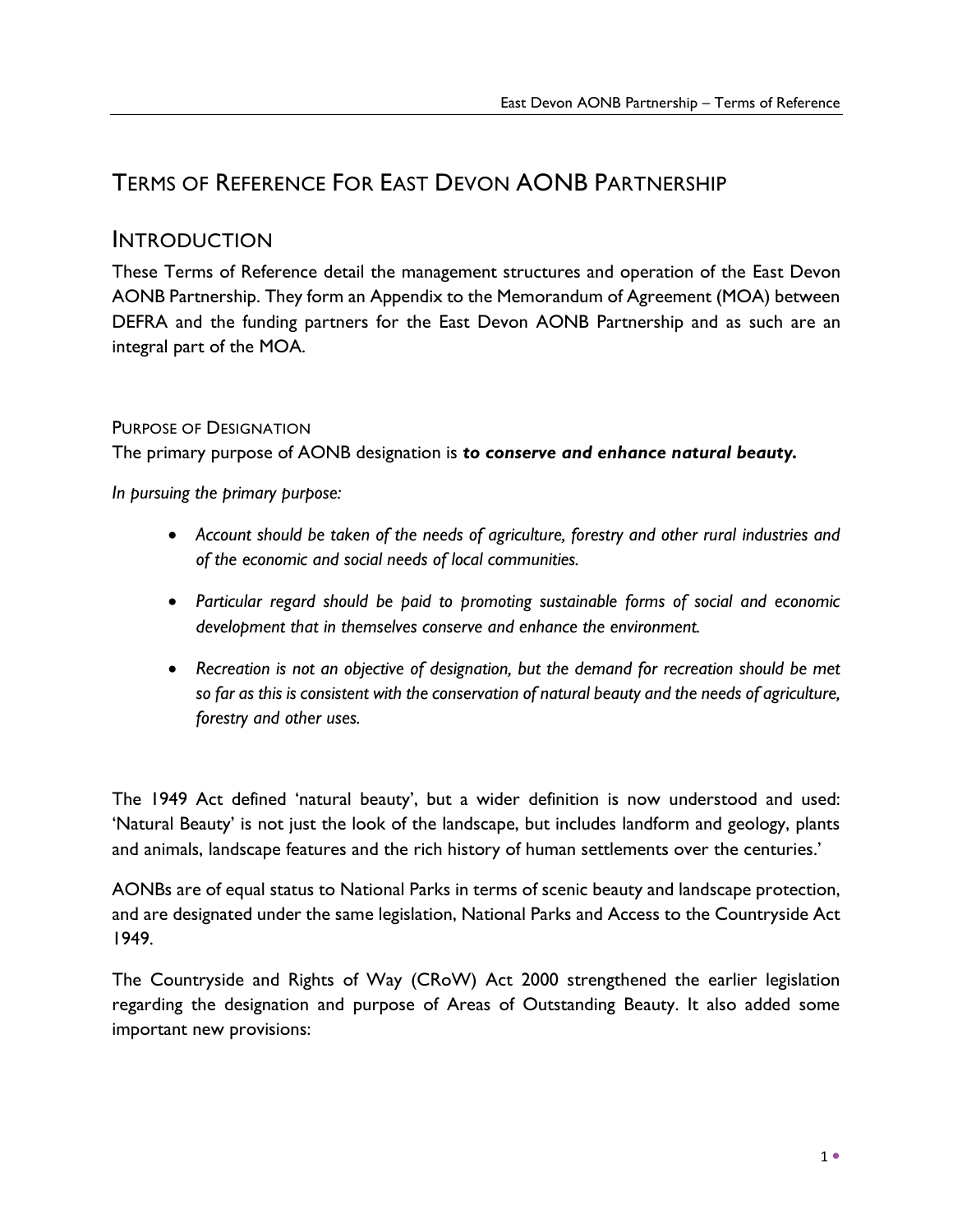- Section 85 requires relevant authorities (public bodies) 'in exercising or performing any functions in relation to, or as so as to affect, land in these areas' to 'have regard' to the purposes of conserving and enhancing the natural beauty of that AONB
- Section 89 requires AONB local authorities to prepare and review a management plan at intervals of not less than five years and 'to act jointly' in doing this.

The AONB Partnership is the body formed principally to fulfil this latter requirement. It includes a wide membership in order to engage a range of relevant interests in the management of the area.

# AONB MANAGEMENT STRUCTURE

## LEVELS OF OPERATION

There are effectively three levels of operation for the East Devon AONB Partnership.

- ❖ The **Partnership** responsible for guiding, advising and supporting the AONB Staff Unit and Executive Group through the production and delivery of the AONB Partnership Plan
- ❖ The **Executive Group** comprising the constituent Local Authorities, AONB Chairman and Vice Chairman and a nominated representative from Natural England. East Devon District Council is the 'Host' body with financial, line management and employment responsibility for the core staff unit and other non-core staff as appropriate. This group has overall/executive financial responsibility for the AONB Partnership and Staff Unit
- ❖ The **AONB Staff Unit/Team** comprising a *core staff unit* and additional *non-core staff* responsible for delivery and administration of the AONB Partnership

The following sections explain the role of the Partnership, Executive Group and AONB Staff Unit/Team.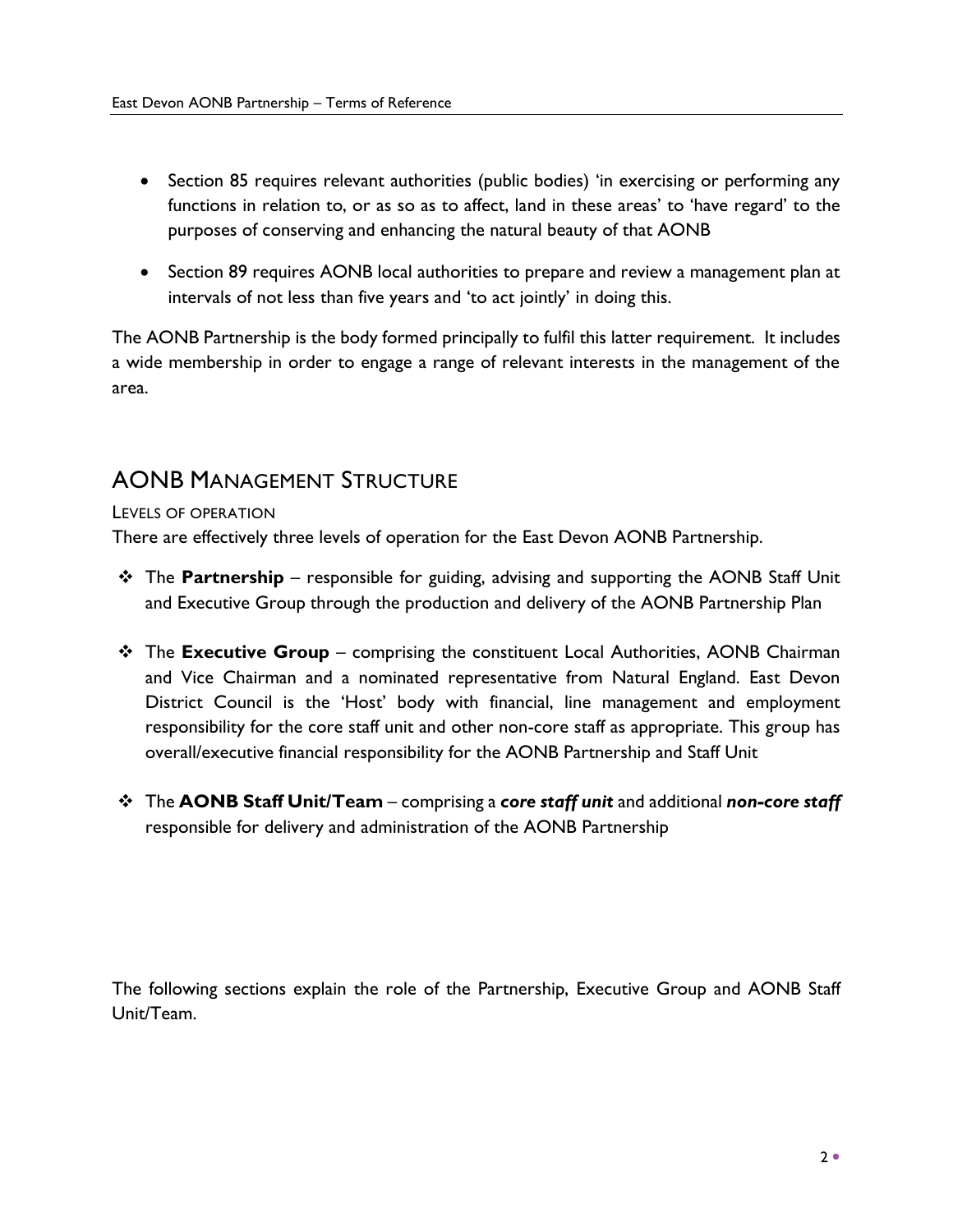# OPERATIONAL STRUCTURE



# THE PURPOSE OF THE PARTNERSHIP

The East Devon AONB Partnership has the following key roles:

- To prepare, implement, monitor and review the East Devon AONB Partnership Plan on behalf of the constituent Local Authorities for the AONB.
- To provide a strategic lead in the protection, conservation and enhancement of the natural beauty, to promote enjoyment, understanding and well-being, and to further sustainable development of East Devon AONB.
- To influence the policies and strategies of partner and other organisations in respect of East Devon AONB and to commission relevant research and studies.
- To support the involvement of the community in the management of the AONB and foster community pride and capacity in relation to the East Devon AONB.
- Review and monitor delivery of the East Devon AONB Partnership Plan.
- To promote the distinctive qualities and national status of the AONB designation.
- To help identify and secure the resources required for AONB management.
- To provide an accountable structure for the investment of government resources in the AONB.

In delivering these key roles, the Partnership will:

• Provide guidance and advice to the AONB Executive Group concerning the management, governance, membership, direction and operation of the AONB Partnership and Staff Unit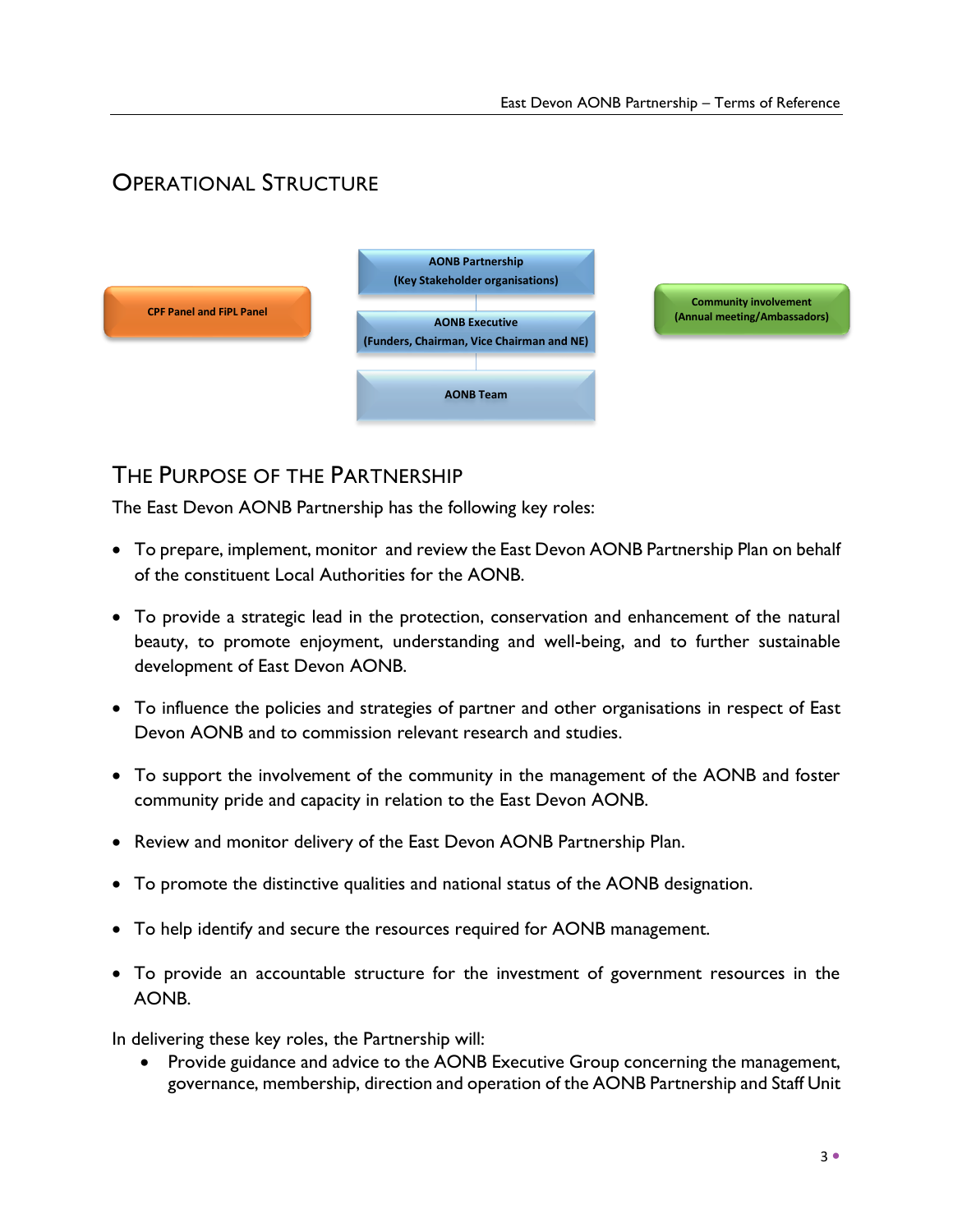and the use of resources, recognising that the Executive Group carries responsibility for those areas

- Advise on the consultative and supporting processes for the AONB
- Engage in or establish any geographic or topic based group necessary for the development and delivery of the AONB Partnership Plan

# COMPOSITION AND OPERATION OF THE PARTNERSHIP

| Organisation                                 | Non-public sector (13) | <b>Number of Reps</b> | <b>Period of office</b> |
|----------------------------------------------|------------------------|-----------------------|-------------------------|
|                                              | (Public sector (7)     |                       |                         |
| <b>East Devon District Council</b>           |                        | $[2]$                 | [Open]                  |
| Devon County Council                         |                        | $[2]$                 | [Open]                  |
| AONB Ambassador representative (co-opted)    |                        | $[1]$                 | [Open}                  |
| Axe Vale and District Conservation Society   |                        | $[1]$                 | [Open]                  |
| <b>Clinton Devon Estates</b>                 |                        | $[1]$                 | [Open]                  |
| Campaign for the Protection of Rural England |                        | $[1]$                 | [Open]                  |
| <b>Country Land and Business Association</b> |                        | $[1]$                 | [Open]                  |
| Devon Association of Local Councils          |                        | $[1]$                 | [Open]                  |
| Devon Wildlife Trust                         |                        | $[1]$                 | [Open]                  |
| <b>Federation of Small Businesses</b>        |                        | $[1]$                 | [Open]                  |
| Historic England                             |                        | $[1]$                 | [Open]                  |
| <b>Environment Agency</b>                    |                        | $[1]$                 | [Open]                  |
| <b>Forestry Commission</b>                   |                        | $[1]$                 | [Open]                  |
| Jurassic Coast Trust (World Heritage Site)   |                        | $[1]$                 | [Open]                  |
| <b>National Farmers Union</b>                |                        | $[1]$                 | [Open]                  |
| <b>National Trust</b>                        |                        | $[1]$                 | [Open]                  |
| Natural England                              |                        | $[1]$                 | [Open]                  |
| <b>Otter Valley Association</b>              |                        | $[1]$                 | [Open]                  |
| <b>Sid Vale Association</b>                  |                        | $[1]$                 | [Open]                  |
| The Donkey Sanctuary                         |                        | $[1]$                 | [Open]                  |

Note: Defra not included. Ward and Parish Council representatives will be invited to any Partnership meeting that is held in their Ward/Parish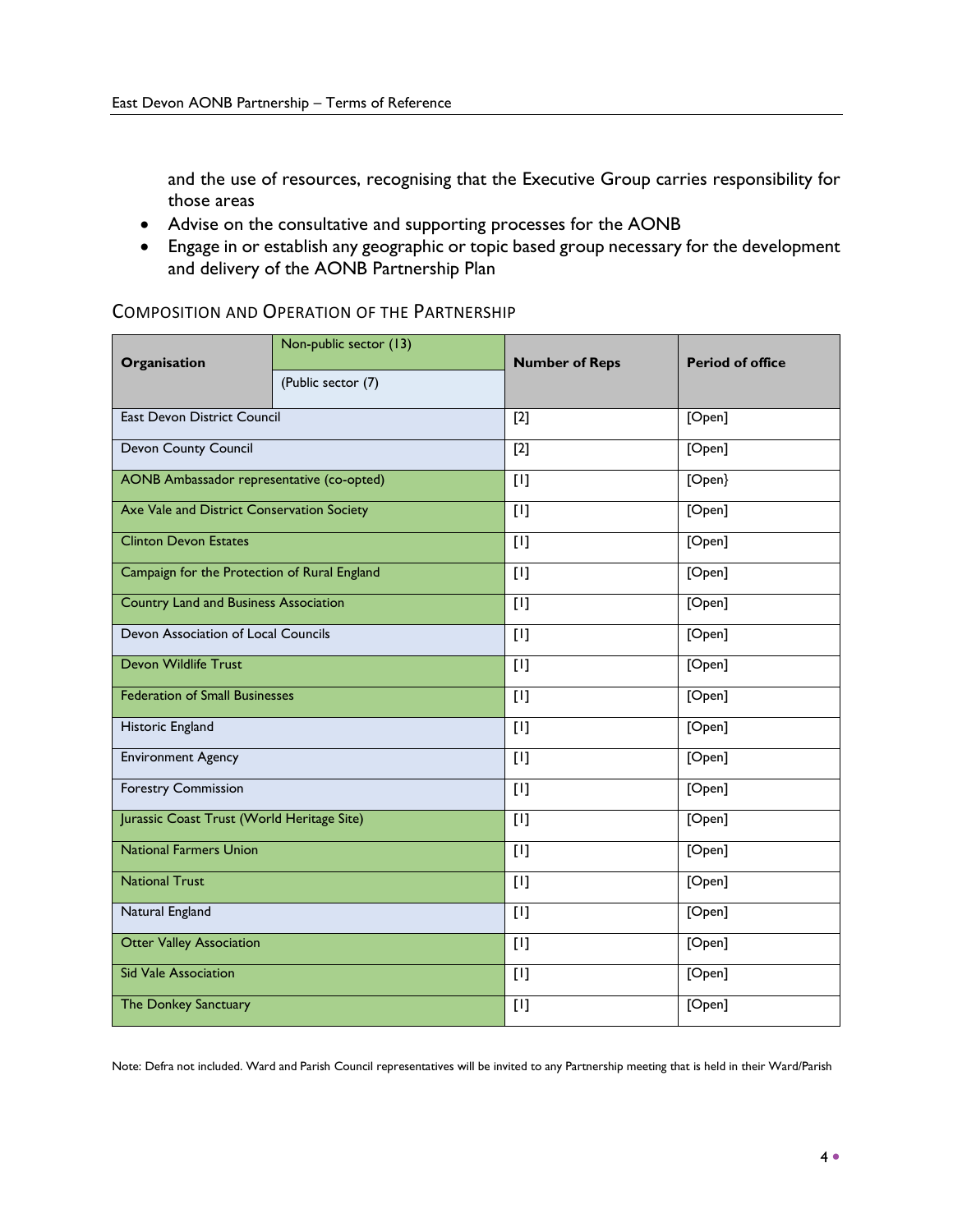#### NEW MEMBERS

New members may be invited to join or be co-opted onto the Partnership as representatives of an organisation or as individuals in their own right, with the majority agreement of the Partnership. Co-option will normally be for an agreed period at the discretion of the Partnership.

Organisations or community representatives/ individuals may also apply to join the AONB Partnership. If applying, applicants should present their case to the AONB Partnership either in writing or by personal presentation, stating what they feel they can add/bring to the Partnership. The AONB Partnership will consider the application at its next available meeting and communicate its decision to the applicant. An induction programme will be offered for all new Partnership members by the AONB Manager.

The Partnership has the right to limit the number of members. No more than 50% of the members will be from the public sector. Currently public-sector representation is 35%.

## GEOGRAPHICAL REMIT

The focus will be on the East Devon AONB while having regard for the wider hinterland and communities insofar as they interact with the AONB.

#### MEETINGS AND ATTENDANCE

The Partnership will meet at least 3 times a year. In exceptional circumstances and by agreement with the Chairman, additional meetings may be arranged. Two of the meetings will be a business meeting with the summer meeting being a site/field/subject based meeting/visit open to AONB Ambassadors and other parties. The location of meetings will be agreed by the AONB Partnership and will be convened at locations across the area.

Representatives will be expected to attend all meetings or to send a suitable replacement with prior notice. However, it is recognised that with shrinking public sector resources, many of the government agencies find it increasingly difficult to service all partnerships and increasingly look to regional/joint fora. For this reason these parties (Natural England, Historic England, Forestry Commission and Environment Agency) will remain as Partnership members and receive all papers but will only engage when subject matters suggest it is prudent to do so.

# ANNUAL MEETING

A wider meeting of organisations, community groups, and the public will be held [once a year] where funding permits. The date and practical arrangements for holding the Annual Meeting will be agreed by the Partnership with all administration arrangements thereafter being the responsibility of the AONB Staff Unit.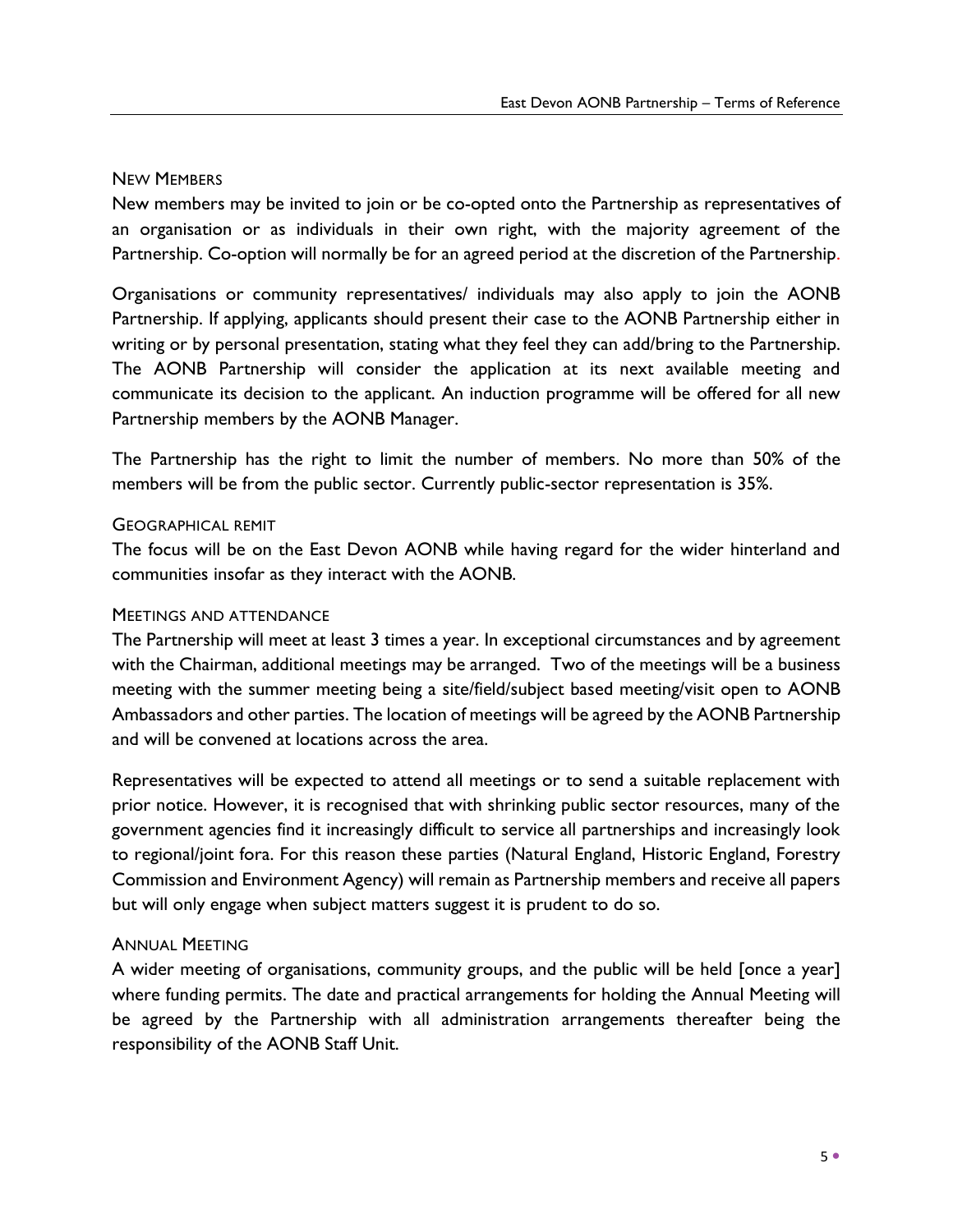The Annual Meeting will provide the opportunity for a wider exchange of information and views about the AONB and its management, and progress with the implementation of the AONB Partnership Plan. The Annual Meeting will also be an opportunity for forging closer links between the Partnership and other local partnerships and identifying actions and priorities for AONB management.

#### FINANCIAL AND EXECUTIVE POWERS

The Partnership does not have financial decision-making powers over the Executive Group in matters pertaining to the core staffing/budget arrangements; the Executive Group will decide matters affecting core staffing/budget finance for Partnership to endorse. However, whilst it cannot overturn Executive Group decisions on staffing finance, Partnership has the right to challenge and question Executive Group decisions and request reconsideration where necessary. In matters relating to AONB projects and programmes, Partnership does have the authority to approve recommendations from the Executive Group for funding programmes and project delivery, provided it accords with the host authority financial regulations and procedures.

#### QUORUM AND VOTING

The Partnership will be considered quorate when six voting members are present. Voting will be by majority decision with the Chair carrying casting vote if required. Only nominated representatives of Partnership organisations or their identified replacement may vote at the Partnership meetings. Local Authority Officers may, by agreed delegation, vote on behalf of elected local authority members but can only carry one vote. Partners unable to attend a meeting may cast a vote electronically in advance, or if required, following a meeting where further information is provided for a decision to be made, by a process agreed by Partnership and in confidence if required.

#### WORKING GROUPS/TECHNICAL GROUPS AND PANELS

There will be a Communities Project Fund (CPF) Panel to advise officers on the disbursement of grants from the SDF and on the Annual Acland Award. This Panel will act on behalf of the AONB Partnership in their approval of grant applications and Acland Award. Membership of the SDF Panel will be approved by Partnership and reviewed following any changes in Partnership composition or roles. Separate Terms of Reference are in place for the SDF panel and will be updated and agreed by this group accordingly.

The Partnership will have the power to set up ad-hoc, task, project or geographically based working groups as appropriate to its needs, normally to be chaired by a Partnership member. Additional members from outside the Partnership may be co-opted onto these groups and hold the position of Chair if appropriate, at the discretion of the Partnership Chairman. If they do not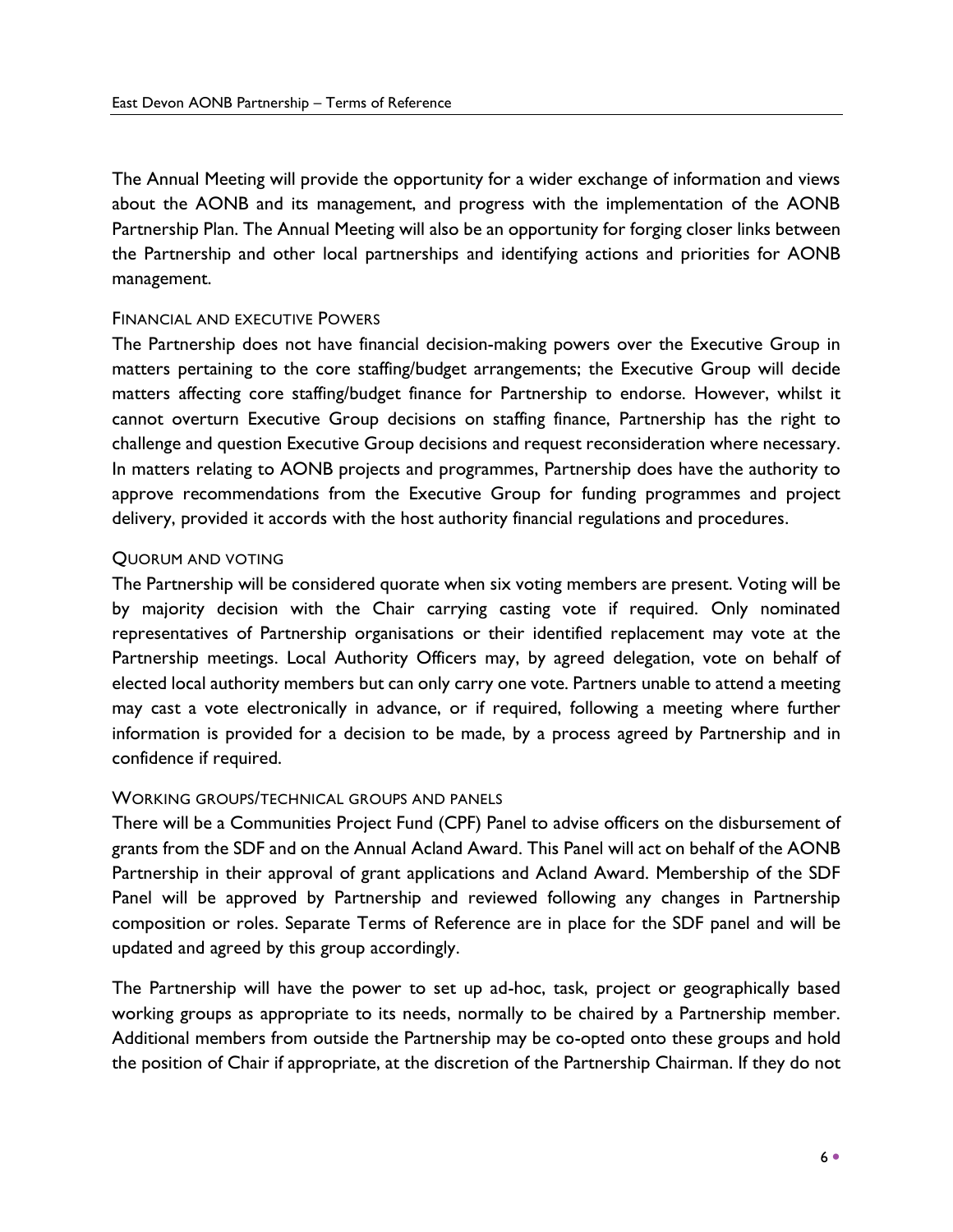already hold that position, the Chair of any group may be invited to become a voting member of the main Partnership for the period of the group's term.

These groups will not be standing sub-committees and will be dissolved when no longer required. The Chair of any group will report the group's findings to the main Partnership which will approve or act on any recommendations. These groups will not normally have financial responsibility unless explicitly recommended by the Executive Group and approved through the AONB Partnership.

# **ELECTIONS**

A Chairman and Vice Chairman will be elected by the Partnership and will serve for two years (commencing 2003). They will be eligible for re-election but the Chairman will be restricted to serving one further continuous term (i.e a total of 4 yrs) unless otherwise agreed by the Partnership. The election will normally take place at the autumn (November) meeting in the appropriate year.

Should either the Chairman or Vice Chairman be required to stand down as a result of organisational change or elections, the following actions can be taken by Partnership agreement:

- a. If the Chairman is required to stand down from their representative organisation, the Vice Chairman will act as both Chairman and Vice Chairman until such time as Partnership elections can be held
- b. If the Vice Chairman is required to stand down from their representative organisation, the Chairman will act as Vice Chairman and Chairman until such time as Partnership elections can be held
- c. If the Chairman or Vice Chairman is required to stand down from their representative organisation as a result of organisational change or elections, they may be co-opted, as an individual, to remain in their role as Chairman or Vice Chairman until such time as Partnership elections can be held

If the Chairman or Vice Chairman are unable to remain in position for any other reason (eg ill health etc), actions a-c as above can be taken. If both are unable to remain in position at the same time, the AONB Manager will convene an extraordinary Partnership meeting at the earliest opportunity to agree an interim arrangement and subsequent elections.

Once elected, the Chairman will also be Chairman of the AONB Executive Group. The Vice Chairman will be Chairman the AONB Communities Project Fund (CPF) panel and Vice Chairman of the Executive Group. The Vice Chairman will deputise for the Chairman as required.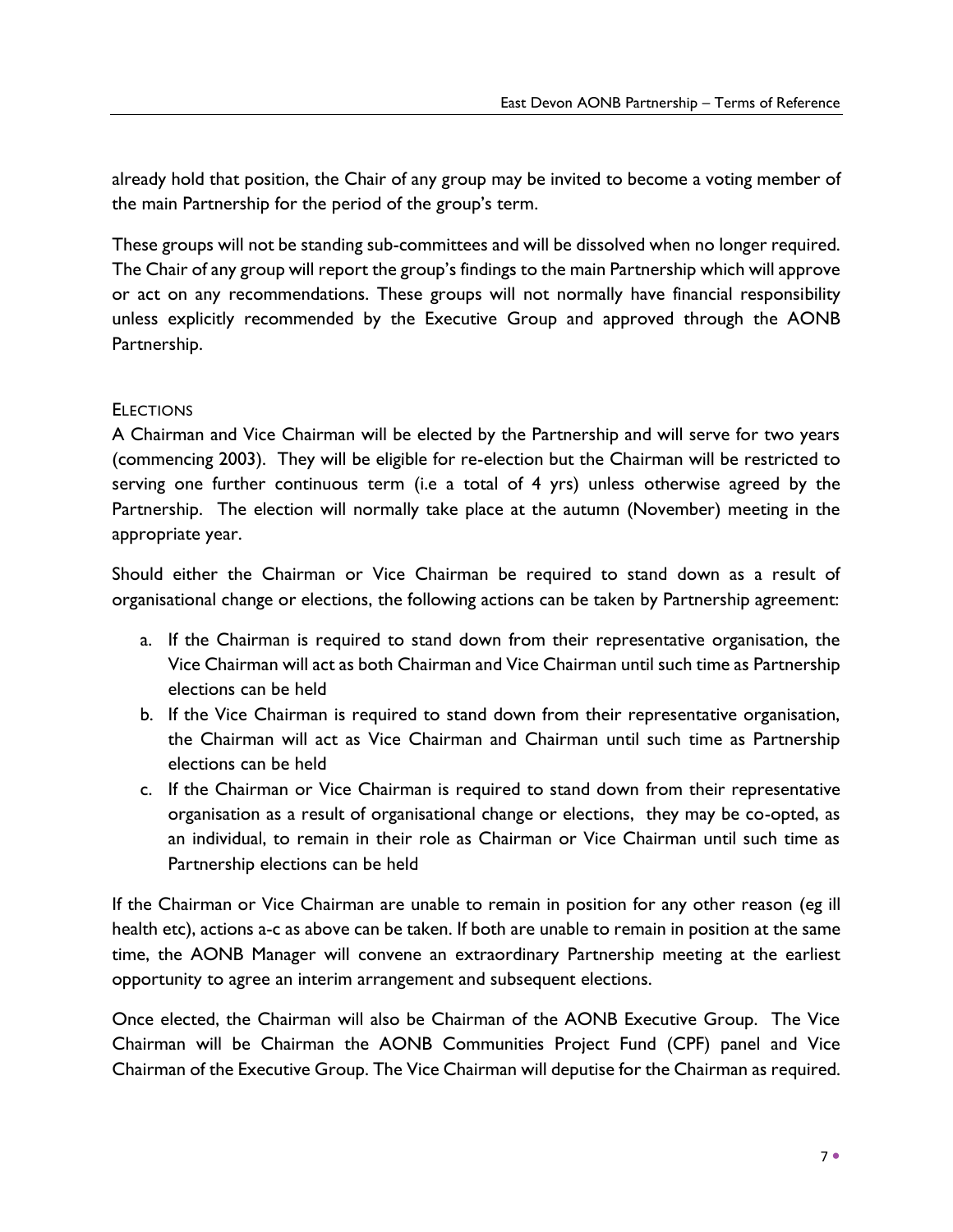#### ADMINISTRATION

The AONB Staff Unit will provide the administration for the Partnership and the Agendas and reports will be co-ordinated by the AONB Manager who may delegate or sub-contract the preparation of reports as appropriate.

Agendas and papers will normally be sent out the week in advance of meetings. Minutes will be distributed to members within two weeks following a meeting. All papers will be made available on request.

#### REPORTING

All partners will be asked to present reports or verbally update on their work at each Partnership meeting.

#### PRESS AND PUBLICITY

Meetings will be open to press and public with opportunities for the items tabled by the public for part of the meeting with prior notice of 14days or unless otherwise approved by the Chairman. Any press and publicity relating directly to the Partnership should be authorised by the Chairman or in their absence, the Vice Chairman.

#### ETHOS AND ATTRIBUTES OF THE PARTNERSHIP

It is expected that Members of the AONB Partnership will:

- bring to the Partnership a wealth of experience and expertise of their own and of their respective organisations.
- act as a conduit for advice and information to/from their respective organisations.
- where appropriate, arrange for the provision of relevant data sets and research material held by their organisations, in digitised format where possible, to assist with the purpose of monitoring the state of the AONB.
- reflect the views and aspirations of their respective organisation/group on the Partnership.
- seek to have an independent and non-political profile and be actively engaged with local communities and with the implementation of the AONB Partnership Plan

By agreeing to represent their respective organisation on the AONB Partnership or as a coopted individual, all voting members sign up to the following endorsement and commitment:

*'We endorse the above Terms of Reference for the [East Devon] AONB Partnership and hereby agree to represent, to the best of our ability, the interests of the [East Devon] AONB. We understand our role is to act as an ambassador for the AONB. We will further its aims through the delivery of the AONB Partnership Plan to conserve and enhance the natural beauty of the [East Devon] AONB landscape and to support and sustain its communities and businesses in furtherance of this purpose.'*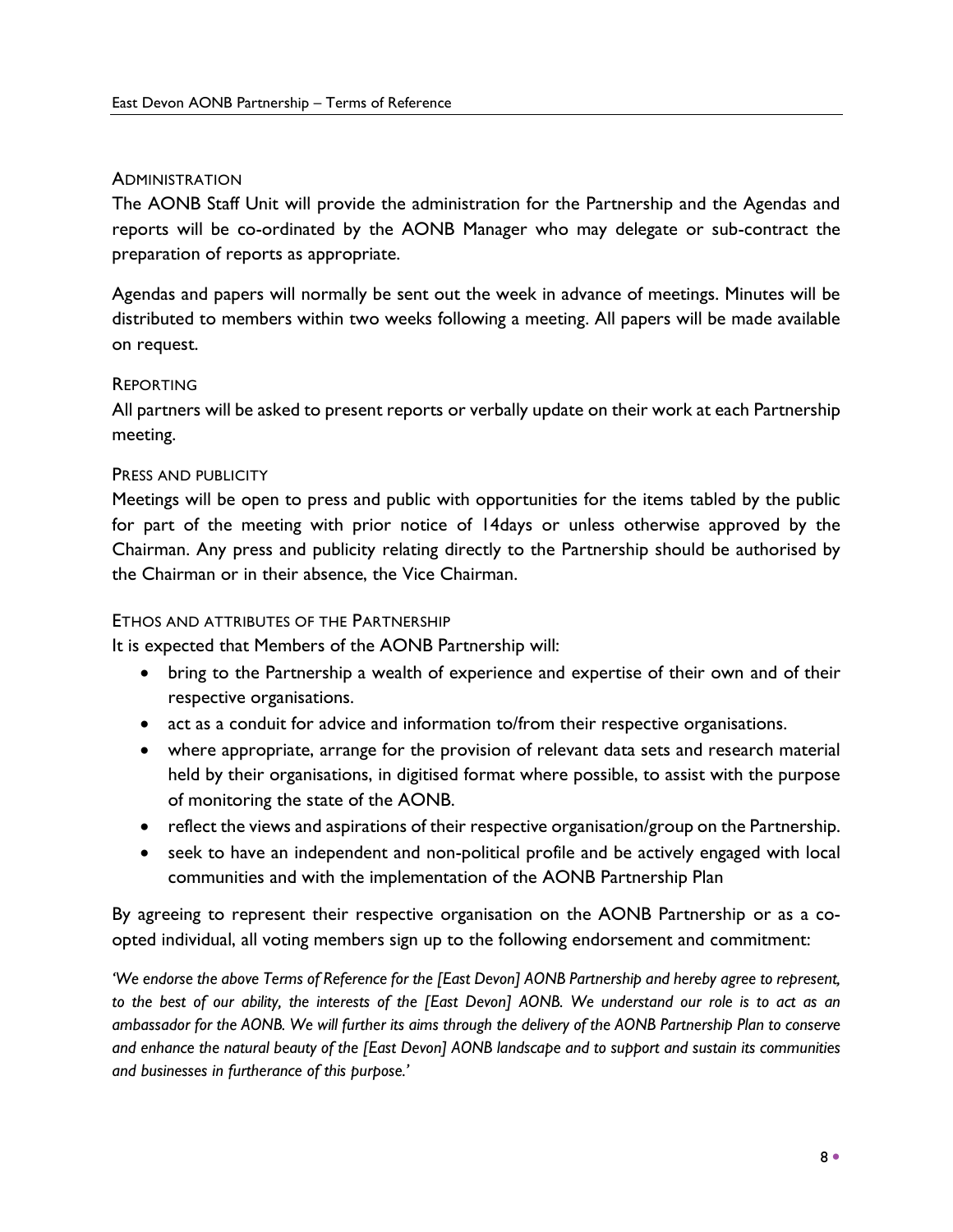# THE PURPOSE OF THE EXECUTIVE GROUP

The East Devon AONB Executive Group has the following key roles:

- To reflect the views of the Partnership in the management of the AONB staff Unit
- To resolve potentially conflicting demands placed upon the AONB Staff Unit by its core funding organisation and advisory bodies
- To administer the Memorandum of Agreement (MOA) between the core funding partners and DEFRA
- To oversee the Business Plan of the AONB Staff Unit by:
	- o Ensuring that staff are supported and resourced sufficiently to meet the requirements of the funding partners
	- o Agreeing the core funding, staffing and other resource issues
	- o Recommending the annual work plan for the AONB Staff Unit
	- o Acting as champions for the East Devon AONB within the core funding organisations
	- o Making recommendations to the hosting authority for policy and budget changes
	- o Ensuring that the Partnership is aware of and debates issues and developments within the core funding bodies as regards the AONB Staff Unit and Partnership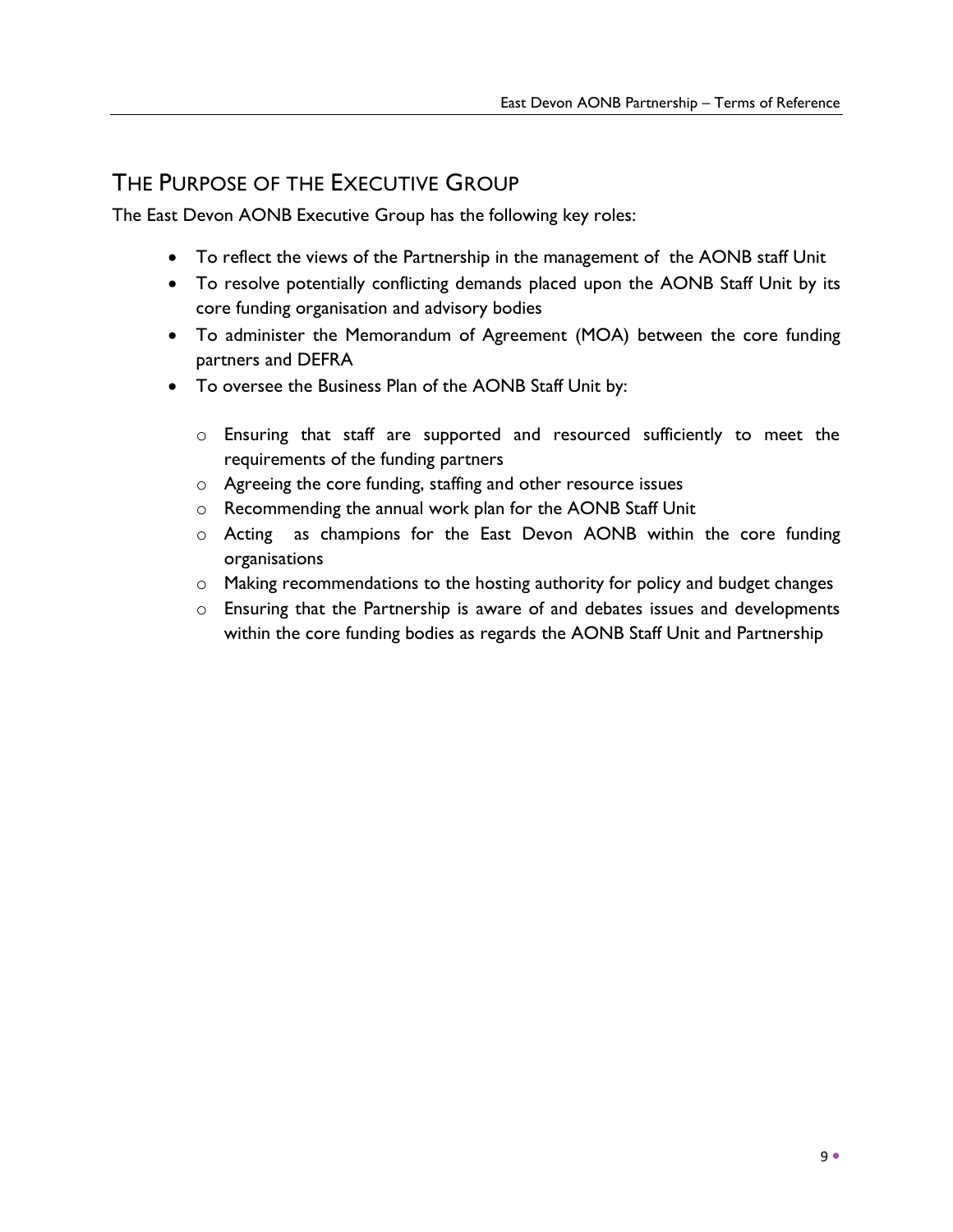# COMPOSITION AND OPERATION OF THE EXECUTIVE GROUP

## **COMPOSITION**

The Executive Group with comprise the following members /voting rights

| Organisation                                | <b>Status</b><br>(officer/member) | <b>Voting rights</b> | <b>Period Of Office</b> |
|---------------------------------------------|-----------------------------------|----------------------|-------------------------|
| <b>East Devon District Council</b>          | [1] Officer                       | [Yes]                | Open                    |
| Devon County Council                        | [1] Officer                       | [Yes]                | Open                    |
| East Devon AONB Partnership Chairman        | [1] Chairman                      | [Yes]                | 2 yrs                   |
| East Devon AONB Partnership Vice Chairman   | [1] Vice-Chairman                 | [Yes]                | 2 yrs                   |
| Natural England                             | [1] Officer                       | [No]                 | Open                    |
| East Devon AONB Manager                     | [1] Officer                       | [No]                 | Open                    |
| East Devon AONB Project Officer             | [1] Officer                       | [No]                 | Open                    |
| East Devon District Council Finance Officer | [I] Officer                       | [No]                 | Open                    |

The core funding partners will be represented on the Executive Group by an officer.

With the exception of DEFRA, each core funding partner will nominate a lead officer to support the work of the Partnership and serve as a link from the Partnership to Members and Officers of the Core Funding Authority or Agency. The host authority lead officer will be a senior officer and will be the line manager of the AONB Manager. In addition the host will nominate an officer from the department responsible for AONB finances to be available if required.

Natural England (NE) will be represented on the AONB Executive and Partnership and will attend meetings accordingly. The representative for NE will not be eligible to vote on the Executive but will be eligible to vote on the Partnership. It is recognised the capacity of NE to attend all meetings may be limited and should NE no longer be able to fulfil this function, another Partnership member will may be invited to fulfil this role.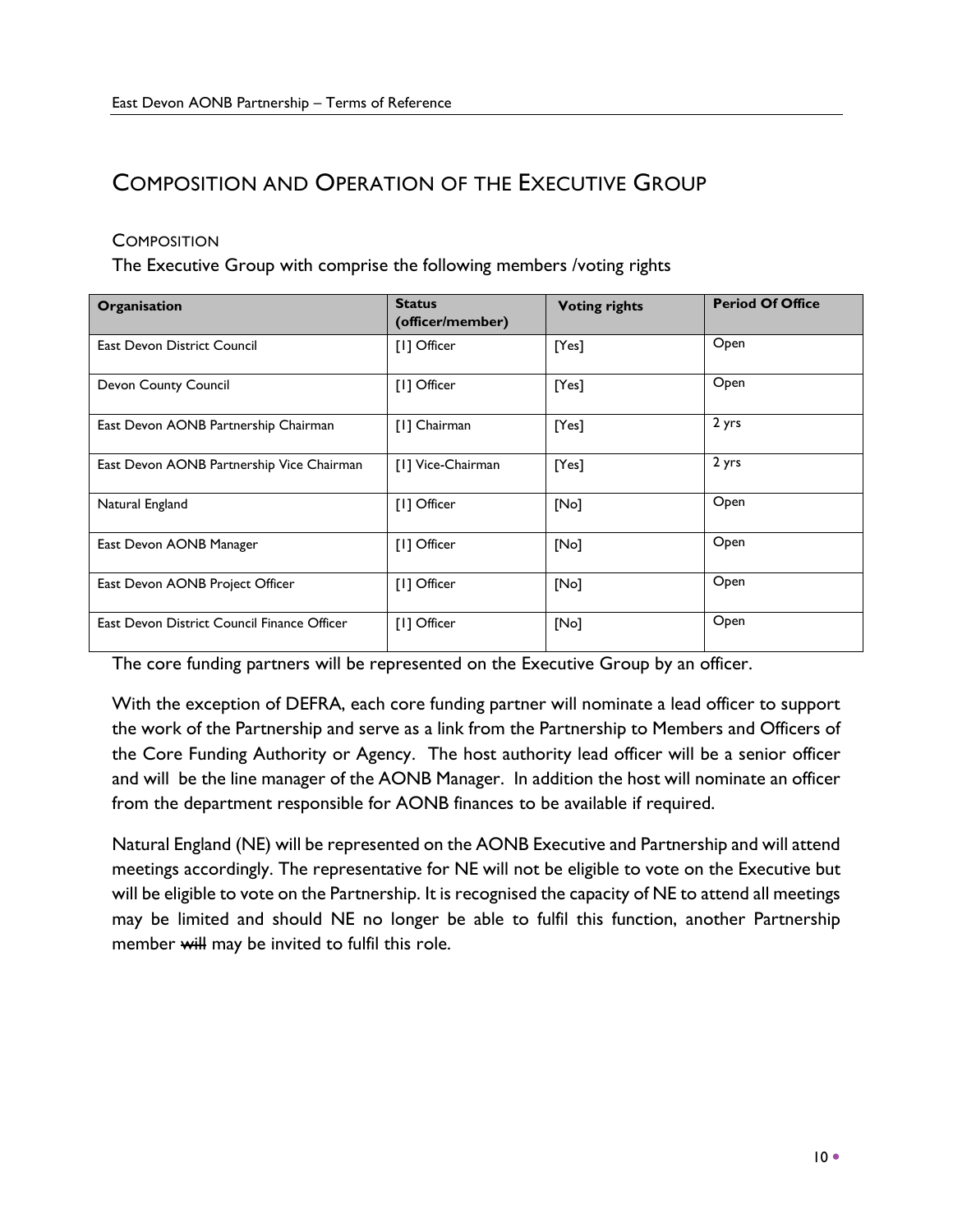## FREQUENCY OF MEETINGS

The Executive Group will meet three times a year. Other meetings will be at the discretion of the Chairman.

## QUORUM

The Executive Group will be considered quorate when three voting members are present.

## **CHAIRMAN**

The Chairman and Vice Chairman of the Executive Group will be the Chairman and Vice Chairman of the AONB Partnership and will normally serve for a period of two years.

## **ADMINISTRATION**

The AONB Staff Unit will provide the administration for the the Executive Group. The agendas and reports will be co-ordinated by the AONB Manager who may delegate or sub-contract the preparation of reports as appropriate.

Agendas and papers will be sent out the week in advance of meetings. Minutes will be distributed to members within two weeks following a meeting. All papers will be made available on request.

Meetings of the Executive Group will not normally be open to the public because of its role in dealing with staffing matters.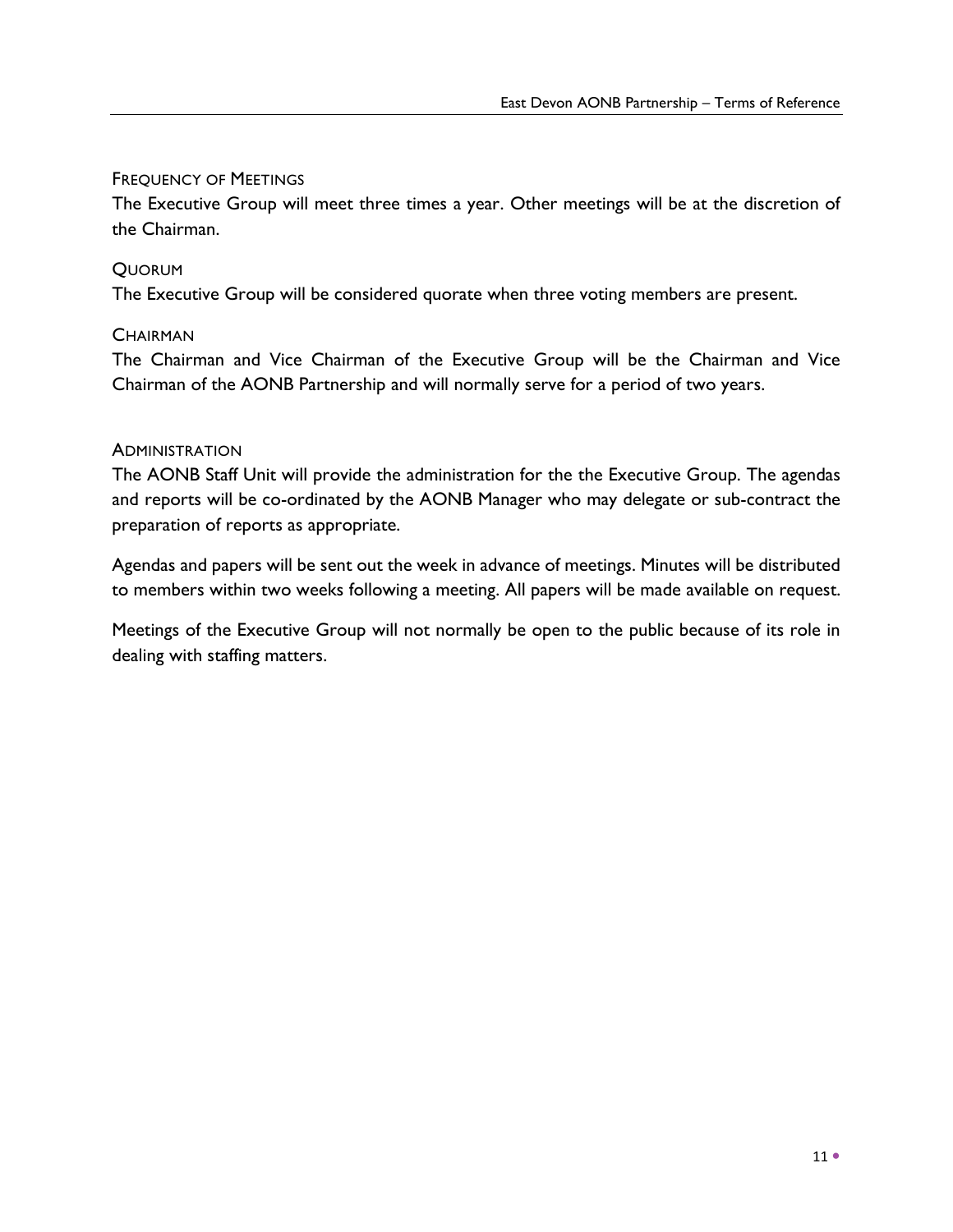# THE PURPOSE OF THE AONB STAFF UNIT

The East Devon AONB Staff Unit has the following core functions:

PARTNERSHIP PLAN

- Developing, reviewing, preparing and publishing the AONB vision and the AONB Partnership Plan in accordance with the CRoW Act 2000;
- Promoting the AONB vision and Partnership Plan to help distinguish the AONB from adjacent countryside;
- Advising upon, facilitating and co-ordinating implementation by others of the Partnership Plan;
- Accessing resources for management activities;
- Developing an involvement by the community in the management of the AONB;
- Providing a management role to co-ordinate AONB protection through the actions of the AONB Staff Unit, Executive Group, the AONB Partnership and other partners at a local and strategic level and
- Problem solving with the Staff Unit acting as co-ordinator and facilitators;

# ADVISORY/ADVOCACY

- Advising Local Authorities and other partners on their activities within AONBs, to encourage them to attain the highest possible standards in AONBs;
- Working with and contributing to the NAAONB activities, sharing advice and best practice nationally and regionally;
- Providing landscape related planning advice to local planning authorities in consultation with Natural England as appropriate in line with, and underpinned by approved protocols);
- Contributing to NAAONB and regional AONB resources and activity to strengthen status of the AONBs individually and collectively.

# **MONITORING**

- Monitor and report on progress against the AONB Partnership Plan and Annual Business Plans to the Partnership.
- Provide monitoring and reporting information to DEFRA in accordance with issued guidance.